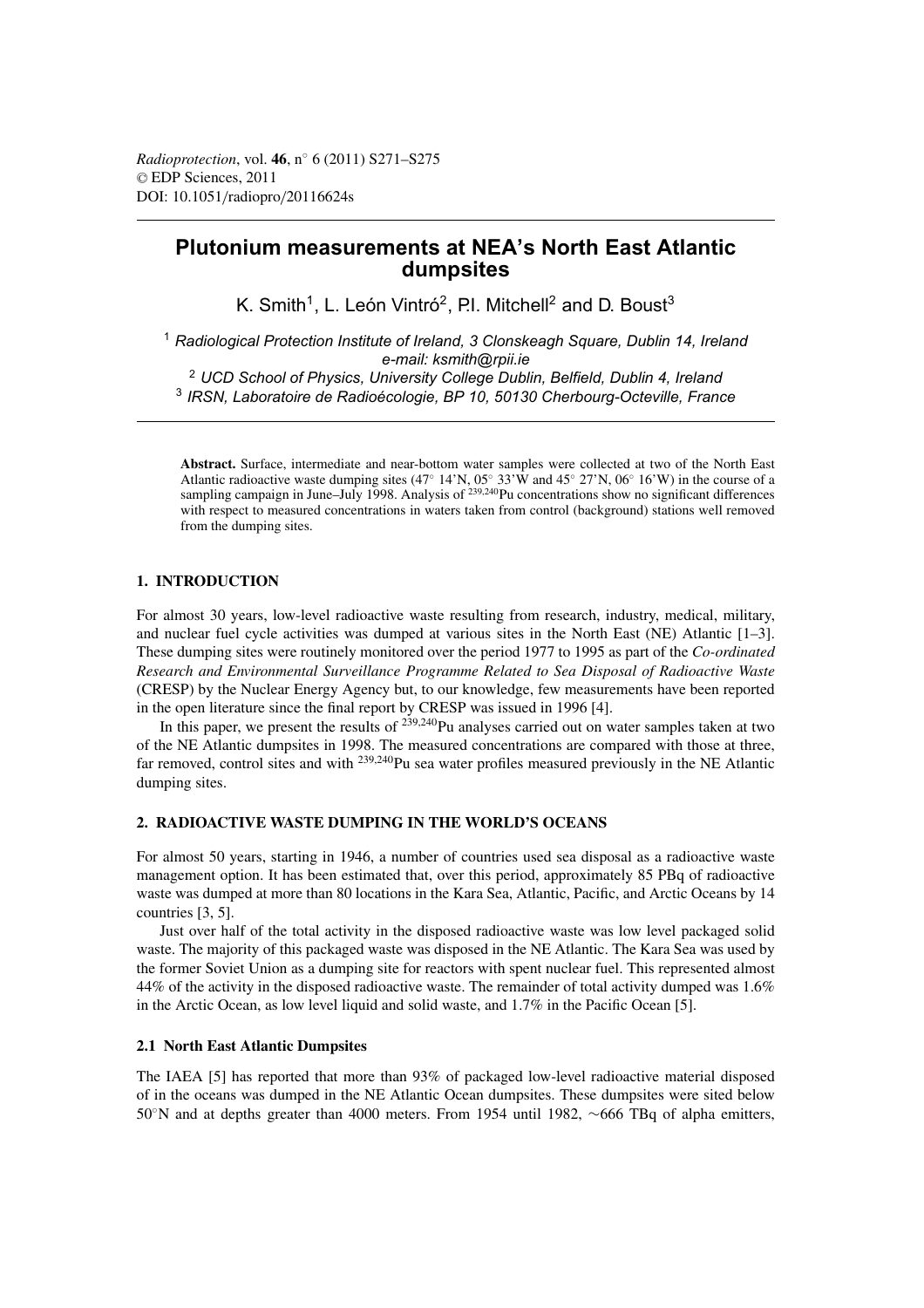S272 RADIOPROTECTION



**Figure 1.** The location of low level radioactive waste dumping sites in the NE Atlantic. Also shown (bolded text) are the UCD seawater sampling sites.

26,146 TBq of  $\beta/\gamma$  emitters, and 15,474 TBq of tritium were disposed in various NE Atlantic Ocean dumpsites [2, 3, 5].

Typically 98% of the total radioactivity disposed in these dumping sites consisted of tritium and other  $\beta/\gamma$  emitters such as <sup>90</sup>Sr, <sup>134</sup>Cs, <sup>137</sup>Cs, <sup>55</sup>Fe, <sup>58</sup>Co, <sup>60</sup>Co, <sup>125</sup>I and <sup>14</sup>C. The remainder of the radioactivity in these waste resulted from alpha-emitting radionuclides. Plutonium and americium isotopes represent 96% of the alpha-radioactivity. The low level waste included paper and textiles from decontamination processes, resins and filters, etc. The waste was solidified with cement or bitumen and packaged in metal containers [3, 5, 6].

The NE Atlantic dumping sites were routinely subject to radiological survey over the period 1977 to 1995. In 1992, the IAEA Marine Environment Laboratory (MEL), the Bundesforschungsanstalt fur Fischerei (BFA), Germany, and the Fisheries Laboratory of the Ministry of Agriculture, Fisheries and Food (MAFF), United Kingdom participated in site specific measurements at the largest dumpsites in the NE Atlantic. In this campaign samples collected above the sea-bed of the main dumpsites were analysed for <sup>14</sup>C, <sup>137</sup>Cs, <sup>238</sup>Pu, <sup>239,240</sup>Pu and <sup>241</sup>Am. The analysis showed local enhancements of activities at the dumping sites, suggesting measurable leakages, although of negligible radiological impact [5].

## **3. EXPERIMENTAL AREA**

Samples of surface, intermediate and near-bottom seawater were collected at two low level radioactive waste dumping sites (47◦ 14'N, 05◦ 33'W and 45◦ 27'N, 06◦ 16'W) from aboard the *R.V. Suroît* in June–July 1998. In addition, sea water samples were retrieved at three control sites (Stn36, Stn47, Stn 59) well removed from the dumping sites. The five sampling locations are shown in Figure 1.

Sampling station 9 (Stn9) corresponds with a 1962 UK dumping site, while sampling station 12 (Stn12) was located at a 1963 UK – Belgium dumping site. Table 1 reports the locations of the two dumpsites and the quantities of low level radioactive waste disposed off.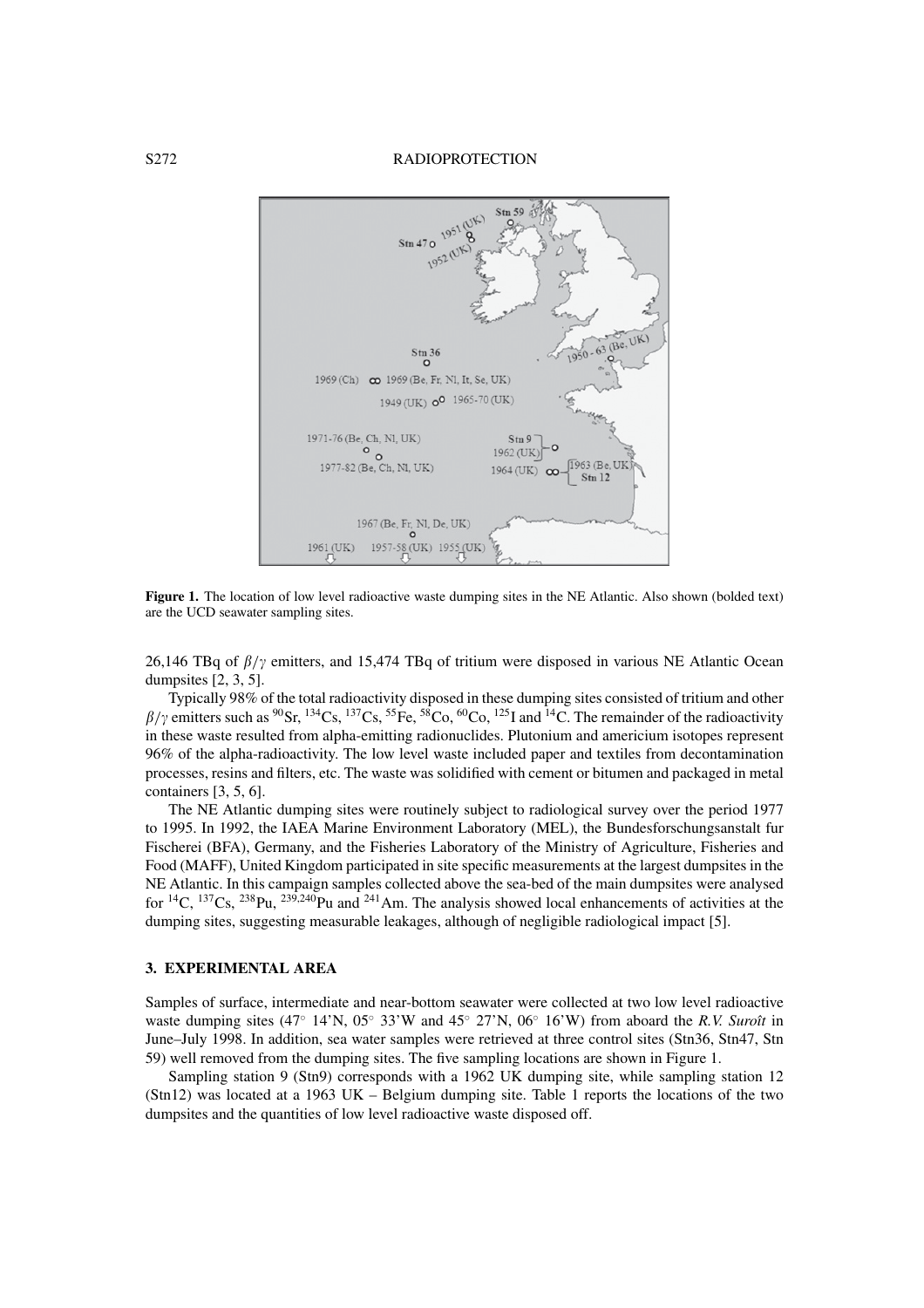#### **ICRER 2011** S273

| Year  | Lat $(N)$         | $\text{Lon (W)}$ | <b>UCD</b>        | Country        | Weight | <b>Activity (GBq)</b> |       |        |
|-------|-------------------|------------------|-------------------|----------------|--------|-----------------------|-------|--------|
|       |                   |                  | <b>Station</b>    |                | (t)    | $B - \nu$             | α     | Total  |
| 1962. | $46^{\circ} 27'$  | $6^{\circ} 10'$  | Stn 9             | UK             | 253    | 6031                  | 629   | 6660   |
| 1963. | $45^{\circ}$ 2.7' | $6^{\circ} 16'$  | Stn 12            | UK             | 5809   | 261627                | 13616 | 275243 |
| 1963. | $45^{\circ} 27'$  | $6^{\circ} 16'$  | $\mathrm{Stn}$ 12 | <b>Belgium</b> | 789    | 2220                  | 40    | 2260   |

**Table 1.** The locations and quantities of low level radioactive waste dumped at two of NE Atlantic dumpsites [5].

**Table 2.** 239,240Pu (mBq.m−3) measured in the NE Atlantic seawater samples in June–July 1998.

| <b>Station</b>       | Sampling    | Lat $(N)$        | Lon(W)           | <sup>239,240</sup> Pu (mBq m <sup>-3</sup> ) |                    |                |  |
|----------------------|-------------|------------------|------------------|----------------------------------------------|--------------------|----------------|--|
| Code                 | Depth $(m)$ |                  |                  | <b>Filtrate</b>                              | <b>Particulate</b> | <b>Total</b>   |  |
| Stn.9                | 10          | $46^{\circ} 27'$ | $06^{\circ} 10'$ | $4.5 \pm 0.4$                                | $1.5 \pm 0.2$      | $6.0 \pm 0.4$  |  |
|                      | 1000        | $46^{\circ} 27'$ | $06^{\circ} 10'$ | $9.3 \pm 0.6$                                | $5.9 \pm 0.5$      | $15.2 \pm 0.8$ |  |
|                      | 4500        | $46^{\circ} 27'$ | $06^{\circ} 10'$ | $2.5 \pm 0.3$                                | $0.7 \pm 0.2$      | $3.2 \pm 0.4$  |  |
| <i>Stn.</i> 12       | 10          | $45^{\circ} 27'$ | $06^{\circ} 16'$ | $3.8 \pm 0.4$                                | $1.5 \pm 0.4$      | $5.3 \pm 0.6$  |  |
|                      | 4600        | $45^{\circ} 27'$ | $06^{\circ} 16'$ | $4.6 \pm 0.8$                                | $0.5 \pm 0.3$      | $5.1 \pm 0.9$  |  |
| Stn. 36 <sup>†</sup> | 10          | $50^{\circ} 00'$ | $14^{\circ} 00'$ | $1.0 \pm 0.4$                                | $1.4 \pm 0.5$      | $2.4 \pm 0.6$  |  |
|                      | 900         | $50^{\circ} 00'$ | $14^{\circ} 00'$ | $14.4 \pm 1.5$                               | < 0.5              | $14.4 \pm 1.5$ |  |
| <i>Stn.</i> 47       | 10          | $55^{\circ} 00'$ | $14^{\circ} 00'$ | $2.6 \pm 0.6$                                | $0.52 \pm 0.13$    | $3.1 \pm 0.6$  |  |
|                      | 150         | $55^{\circ}00'$  | $14^{\circ} 00'$ | $11.3 \pm 1.8$                               | $1.4 \pm 0.5$      | $12.7 \pm 1.9$ |  |
|                      | 2700        | $55^{\circ}00'$  | $14^{\circ} 00'$ | $5.9 \pm 1.2$                                | $0.3 \pm 0.2$      | $6.2 \pm 1.2$  |  |
| <i>Stn.</i> 59       | 10          | $55^{\circ} 19'$ | $08^{\circ} 18'$ | $4.9 \pm 1.0$                                | $1.2 \pm 0.3$      | $6.1 \pm 1.0$  |  |

† Near-bottom waters were not recovered at this control station.

#### **3.1 Materials and Methods**

At the sampling locations, near-surface sea water samples were taken at depths of ∼10 m below the surface using a ship deck pump, while deeper samples were taken with large volume rosette samplers. Following retrieval, samples (25–75 litres) were promptly filtered through large area membrane filters  $\left($  <0.45  $\mu$ m) and <sup>239,240</sup>Pu in the filtered fraction was pre-concentrated in situ by coprecipitation with ferric hydroxide. To effect the pre-concentration, samples were acidified with 12 M HCl to a pH of 1.5. Following the addition of a certified  $^{236}$ Pu yield monitor and Fe<sup>3+</sup> carrier, samples were vigorously stirred to ensure complete equilibration of yield monitor and determinant. The coprecipitation of plutonium with ferric hydroxide was then achieved by adjusting the pH of each sample to between 7.5 and 8 using ammonia. The precipitate, containing the plutonium, was collected by filtration through  $0.45 \mu m$  membranes and stored for subsequent analysis.

Plutonium in the filters containing the Fe(OH) $_3$  precipitate or suspended particulate was purified using standard radiochemical techniques [7]. Each purified sample was then electroplated onto a polished stainless-steel disc from a mixed ammonium oxalate/ammonium chloride medium. The activity of 239,240Pu was determined by low-background, high-resolution alpha spectrometry. In most cases,  $^{238}$ Pu activity concentrations were too low to allow accurate quantification.

### **4. RESULTS**

The results of the plutonium analyses on seawater samples taken from the NE Atlantic dumpsites and at control sites are given in Table 2. The data show no evidence of significant differences between the measured 239,240Pu concentrations at the two dumpsites and those at the control stations. Our measured total <sup>239,240</sup>Pu concentrations in surface waters (mean =  $4.6 \pm 1.7$  mBq m<sup>-3</sup>; range =  $2.4 - 6.2$  mBq m<sup>-3</sup>) are similar to those reported in the early 1990s by Holm *et al.* [8], but a factor of 13 lower than those measured in NE Atlantic waters during 1972 (GEOSECS programme) [9]. As seen in other oceans and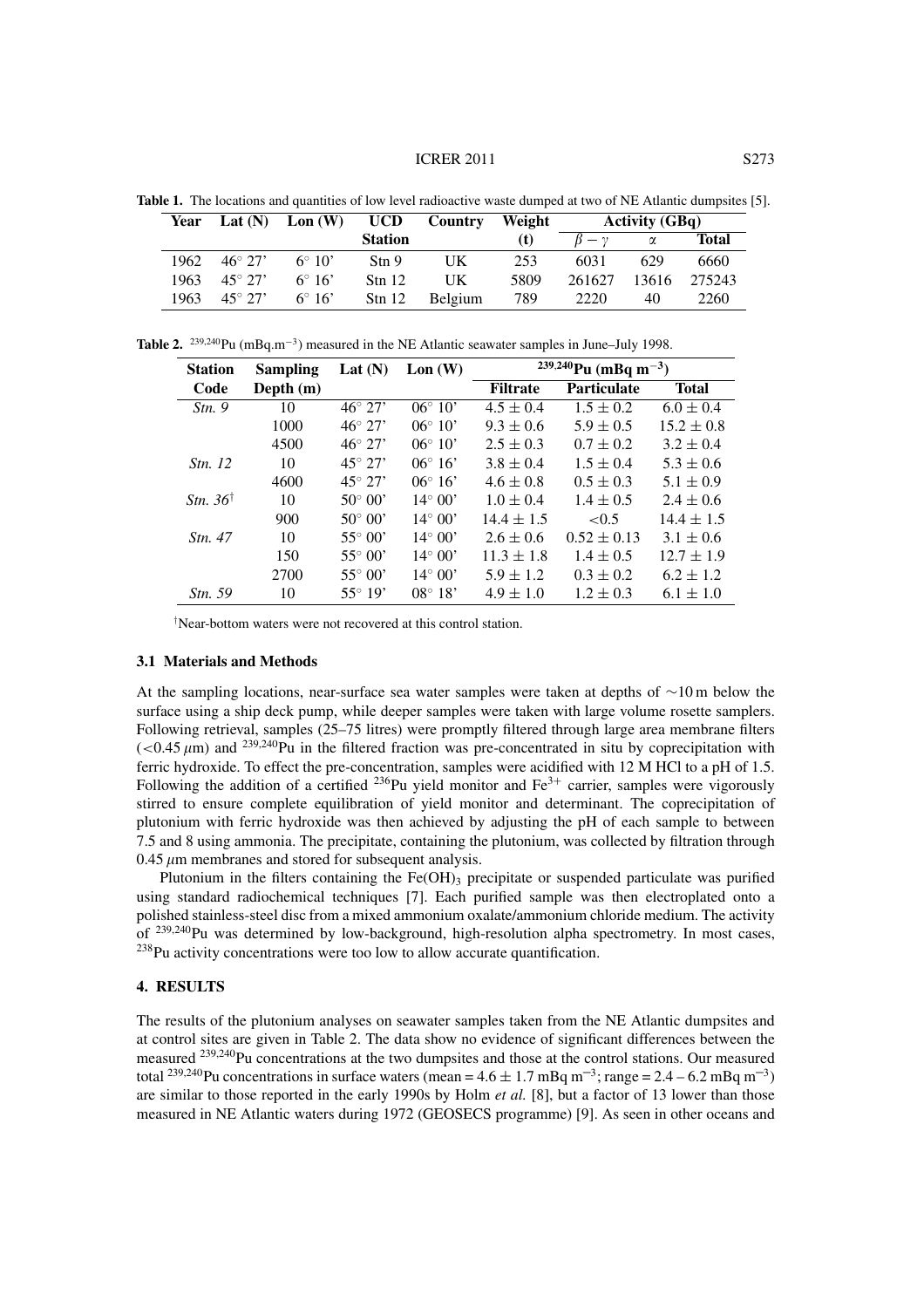

**Figure 2.** Plutonium concentrations in seawater samples taken above the sea bed at NE Atlantic dumpsites and control sites (Data from CRESP final report [4] and present study).

previously reported for the NE Atlantic [8, 10], the rapid decline in surface plutonium concentrations is a consequence of its removal in association with sinking particles, as well as physical mixing. The association of plutonium with suspended particulate material is evident from our data, which show that a significant proportion of the plutonium in surface waters (mean =  $30 \pm 16\%$ ; range =  $17-58\%$ ) is bound to particulate material.

Much of the removed plutonium is subsequently released to intermediate waters, giving rise to a subsurface maximum in the 200–1000 m depth range [11]. The presence of such a subsurface maximum is evident at Stations 9, 36 and 47, where intermediate depth water samples were collected. Here, 239,240Pu concentrations at mid-depths were found to be 3–6 times higher than those in the surface. The distribution of plutonium below depths ventilated physically from the surface results from the transport of plutonium in association with sinking particles which, on descent, may be subject to oxidation, bacterial degradation, and demineralisation, with the consequent release of plutonium back into solution [10, 12].

Concentrations in near-bottom waters at the two dumpsites (Stations 9 and 12) are indistinguishable from the (near-bottom water) concentration measured at our Station 47 control site, and also to those reported for control sites in the CRESP final report (Figure 2) [4]. Elevated 238Pu/239,240Pu activity ratios with respect to fallout have been reported for sediments and bottom waters close to dumped waste at some locations within the dumping sites [6], which can be taken as evidence of limited leakage. As of 1998, the influence of this possible leakage on water concentrations throughout the dumping sites and the general area surrounding the sites appears to be negligible.

## **5. CONCLUSION**

Analyses of  $239,240$ Pu concentrations in waters collected from two NE Atlantic radioactive waste dumping sites in June–July 1998 show no evidence of leakage from the dumped waste, with measured concentrations compatible with those expected from global weapons fallout alone. No differences were observed in the measured concentrations between the waters collected at the dumpsites and those collected at control sites, well removed from these sites.